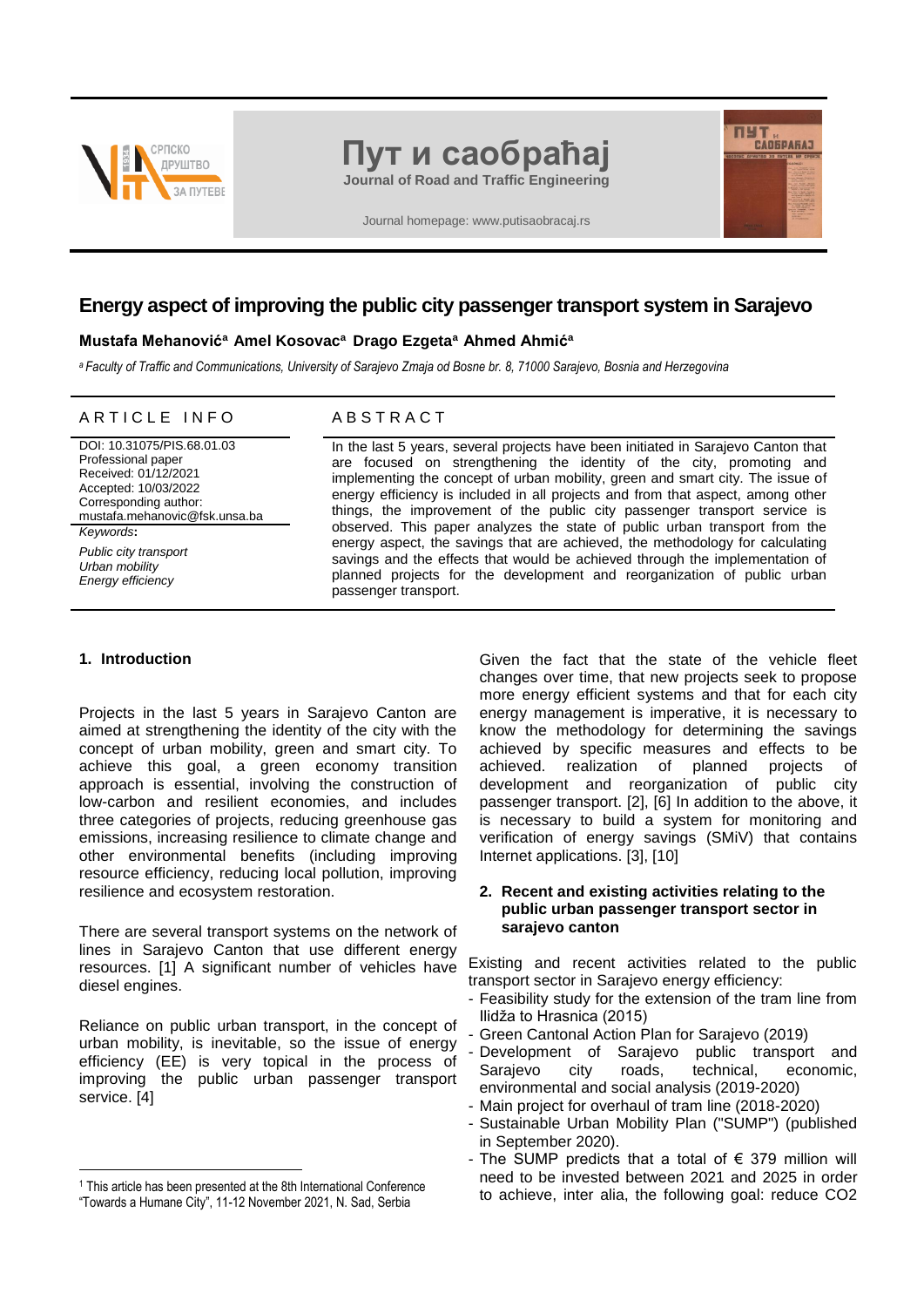the share of low-carbon public transport vehicles to 60% (currently to 30.7%); increase the number of public transport without engines by 200% (from 78 to system by 10%.

- Project "Development of public transport in order to increase mobility and reduce air pollution" in Sarajevo, Japan International Cooperation Agency ("JICA") (2019-2021 / 2022)
- Technical and economic analysis for the introduction of an adaptive traffic management system along the tram corridor in Sarajevo (2021-2022)

Current issues and projects related to the energy aspect include the "Study of e-mobility in Bosnia and Herzegovina" which should assess the short and medium term market potential and readiness to introduce electric vehicles (EV) in selected cities, as well as the development and design of charging infrastructures in at least three selected cities and the installation and use of RES (solar photovoltaic systems) to charge electric vehicles on the road along at least one of the busiest highways. The study should include: Market study (macro) and policy; Assessment of investment in charging infrastructure; Assessment of potential economic benefits; Market (micro) and immediate opportunities of the private and public sector; Impact on the energy sector; Stakeholder Awareness Raising and the e-Mobility Plan.

# **3. Methodology for determining energy savings in public transport of passengers**

Energy efficiencies for the transport sector, to which public urban transport also belongs, cover energy consumption in passenger and freight road, rail and inland waterway transport. To determine energy savings in public transport, it is necessary to define energy efficiency indicators and the calculation procedure. [1] The European Commission has developed recommendations for two types of approaches to data collection and savings budgeting. The top-down In this case, the savings are calculated based on the approach is based on national statistics, and the bottom-difference between the unit fuel consumption of the up approach is linked to a series of equations used to reference vehicle and the new vehicle, multiplied by the directly calculate energy savings for each implemented vaverage annual mileage and the number of cars planned project.

# **3.1Energy efficiency indicators in public transport**

Energy efficiency indicators for the transport sector cover petrol and diesel consumption together. It is also possible to separate the consumption of these two fuels and calculate the indicators separately for each of them, in order to take into account the effect of fuel change. [6] Total energy savings in the sector are calculated by summing the realized savings by individual types of vehicles and by individual forms of transport.

emissions by 12% (or 57,505 tons of CO2); increase This does not take into account the negative savings 234); increase the coverage of the public transport more accurate results, which are closer to the actual that occur when the indicator in the reporting year is higher than the indicator in the reference year. [9] The use of preferred energy efficiency indicators gives technical energy savings. Minimum indicators are likely to underestimate savings because they include the impact of non-energy efficiency parameters.

# **3.2 Determining energy savings when replacing existing and procuring new vehicles in public transport**

Measure EE, replacement of existing and procurement of new, more efficient vehicles (T1), refers to the calculation of energy savings in case of replacement or procurement of new vehicles in local government units, government agencies and companies. Unit energy savings are defined as the product of the difference between the average fuel consumption per unit length (100 km) before and after the implementation of the measure in question and the average annual distance traveled by the vehicle. [11]

# **3.2.1 Calculation method**

In this measure, which provides a way to determine the savings when replacing or buying new more energy efficient vehicles, two typical cases are distinguished:

a) Replacing old vehicles with new, more efficient vehicles.

In this case, the calculation is based on the difference in fuel consumption of old and new vehicles, multiplied by the average annual mileage and the number of cars replaced. An example of this case is the replacement of old petrol or diesel vehicles with new vehicles that use petrol, diesel, LPG, CNG, electricity or hybrid drive. In the case of vehicle modifications, the budget is identical.

b) Procurement of new more energy efficient vehicles.

for purchase. An example of this case is the purchase of new vehicles that use gasoline, diesel, LPG, CNG, electricity or hybrid propulsion.

The calculation of energy savings for both cases is given by the expression (1):

$$
FES = \frac{FC_{prije} \cdot f_{C_{prije}} - FC_{postije} \cdot f_{C_{postije}}}{100} \cdot D \cdot n \tag{1}
$$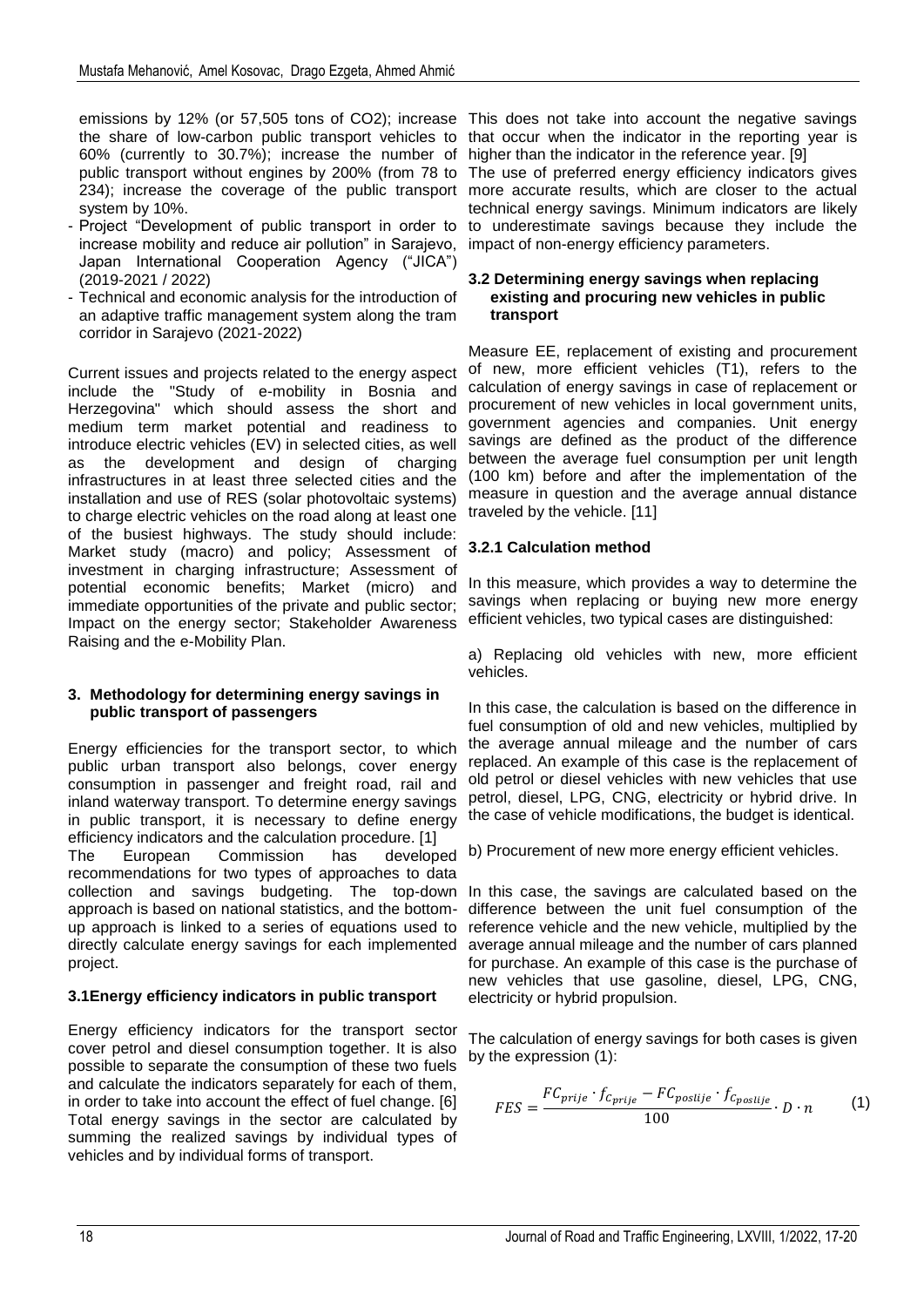Where is:

FES (kWh/year) - Total annual energy savings

 $FC_{prije}$  (l/100 km ili kg/100 km) - Fuel consumption of old vehicles

 $FC_{positive}$  (l/100 km ili kg/100 km) - Fuel consumption of new vehicles

 $f_{C_{\text{prile}}}$  (kWh/l ili kWh/kg) - Fuel consumption to energy consumption conversion factor of old vehicles

 $f_{C_{positive}}$  (kWh/l ili kWh/kg) - Fuel consumption to energy consumption conversion factor of new vehicles

 $D$  (km/god) - The average distance a vehicle travels per year

 $n$  - Number of replaced or new vehicles within the EE project.

# **3.2.2 Input data**

Taking into account the relation for the calculation of energy savings, it is necessary to have information on the average fuel consumption of old and new vehicles, as well as their average annual mileage. In the case of purchasing a new more energy efficient vehicle, it is necessary to have information about the fuel, as well as its average consumption.

# **3.2.3 Reference values**

It is recommended to always use the actual consumption values before and after the implementation of the measure, but in case of lack of some data it is necessary to determine the reference values. [11], [9]

# 1. Fuel consumption and conversion factor

In the case of the analysis of the measure of procurement of new more energy efficient vehicles, for values  $FC_{prije}$  i  $f_{C_{prije}}$  reference values are taken depending on the type of vehicle. When purchasing new electric or hybrid vehicles, the data on fuel consumption for a petrol car, for  $FC_{prije}$  i  $f_{C_{prije}}$ respectively.

# 2. The average distance a vehicle travels per year

Reference values for the average distance traveled by the vehicle during the year for Bus is D=54.500 (km/god).

# **3.2.4 Emission reduction CO<sup>2</sup>**

The annual reduction of  $CO<sub>2</sub>$  emissions as a consequence of the implementation of the measure of replacement of existing or purchase of new vehicles can be determined by the term, [5]

$$
E_{CO_2} = \frac{e_{prije} \cdot FC_{prije} \cdot f_{C_{prije}} - e_{poslije} \cdot FC_{poslije} \cdot f_{C_{poslije}}}{100 \cdot 1000}
$$

(2) Where is:  $E_{CO_\mathrm{2}}$  (t/god) - Emission reduction CO $_2$  $e_{prije}$  =0,267 (kgCO2/kWh) - Emission factor for fuel consumed by an old vehicle

 $e_{positive} = 0.202$  (kgCO<sub>2</sub>/kWh) - Emission factor for fuel consumed by a new vehicle

# **3.2.5 Lifetime measures**

The lifetime of the measure of replacement or purchase of new more efficient vehicles is 8 years (100,000 km).

# **4. Energy savings, co<sup>2</sup> emissions and energy costs in public passenger transport in Sarajevo**

*Energy efficiency* in public urban passenger transport in Sarajevo could be improved if diesel vehicles were replaced by Compressed Natural Gas - CNG vehicles. The hypothesis was tested using the previously described methodology for the case of replacing old vehicles with new, more efficient vehicles in two ways: - based on the actual values on the structure of the vehicle fleet of the passenger transport company (KJKP GRAS) and fuel consumption for 2020. - based on reference values.

1. Actual fuel consumption values (Diesel→CNG)

Diesel fuel consumed in 2020. is 1.310.151,71 (litre)  $D = 54.500$  (km/year) - The average distance a vehicle travels per year

 $n = 80$  (vehicles) Diesel Bus+Minibus replaced or new vehicles

 $FC_{\text{priie}}$  =40 (l/100 km) - Fuel consumption of old vehicles - Diesel

 $FC_{positive}$  =36 (kg/100 km) - Fuel consumption of new vehicles- CNG

 $f_{C_{\text{prije}}} = 10,03$  (kWh/l)-Fuel consumption to diesel consumption conversion factor

 $f_{C_{positive}} = 13,30$  (kWh/kg)-Fuel consumption to CNG consumption conversion factor

According to expression (3), the total annual energy savings for 80 vehicles were calculated FES

$$
FES = \frac{(40 \cdot 10,03 - 36 \cdot 13,3)}{100} \cdot 54500 \cdot 80
$$
  
= -2.912.480 (kWh/year)

Savings per vehicle  $FES_1 = -36.406(kWh/year)$ .

# 2. Fuel consumption reference values

 $D = 54.500$  (km/year) - The average distance a vehicle travels per year

 $n = 80$  (vehicles) - Number of replaced or new vehicles within the EE project

 $\frac{e}{2}$  FC<sub>prije</sub> = 27,2 (I/100 km) - Fuel consumption of old vehicles - Diesel